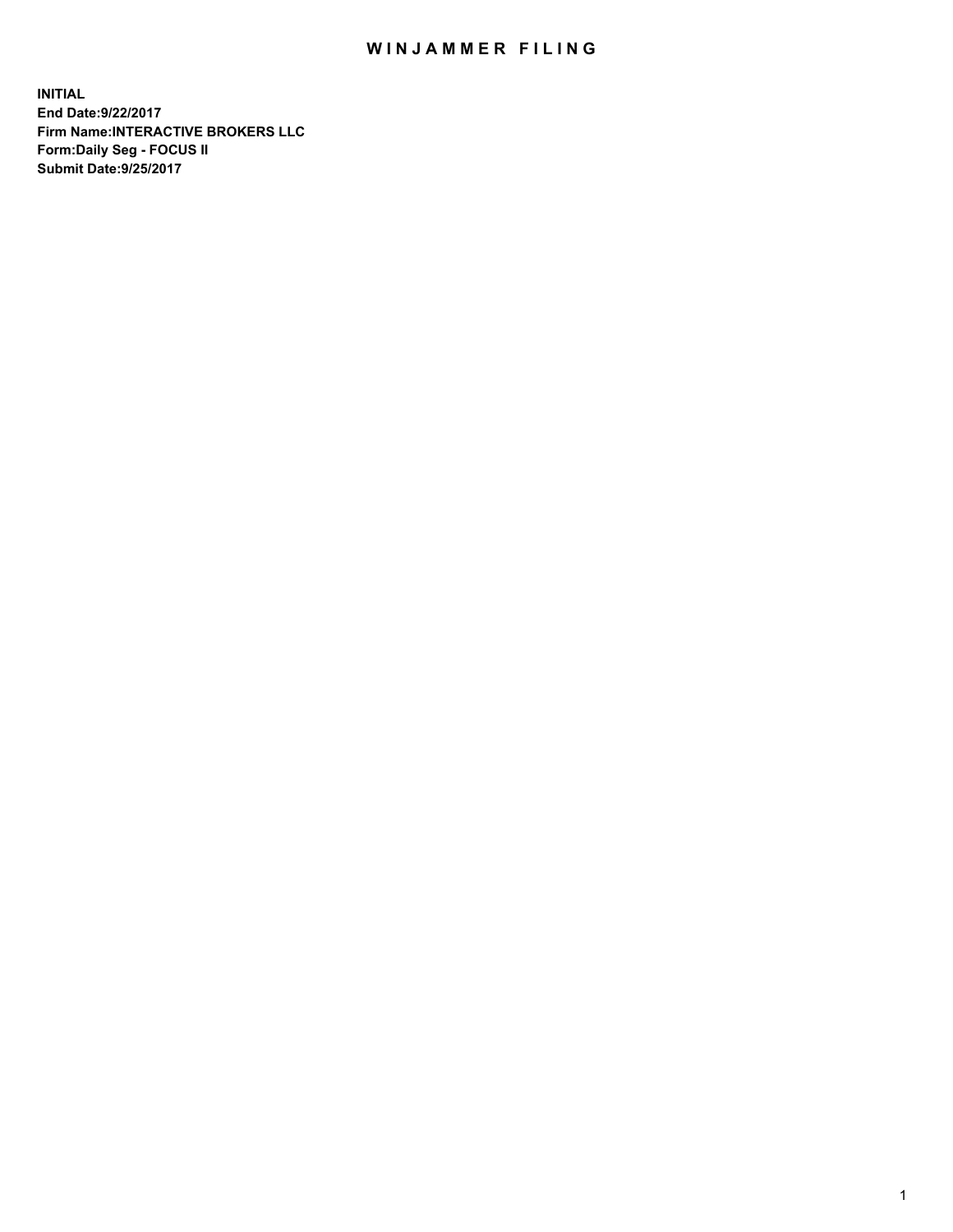## **INITIAL End Date:9/22/2017 Firm Name:INTERACTIVE BROKERS LLC Form:Daily Seg - FOCUS II Submit Date:9/25/2017 Daily Segregation - Cover Page**

| Name of Company<br><b>Contact Name</b><br><b>Contact Phone Number</b><br><b>Contact Email Address</b>                                                                                                                                                                                                                          | <b>INTERACTIVE BROKERS LLC</b><br><b>James Menicucci</b><br>203-618-8085<br>jmenicucci@interactivebrokers.c<br>om |
|--------------------------------------------------------------------------------------------------------------------------------------------------------------------------------------------------------------------------------------------------------------------------------------------------------------------------------|-------------------------------------------------------------------------------------------------------------------|
| FCM's Customer Segregated Funds Residual Interest Target (choose one):<br>a. Minimum dollar amount: ; or<br>b. Minimum percentage of customer segregated funds required:%; or<br>c. Dollar amount range between: and; or<br>d. Percentage range of customer segregated funds required between:% and%.                          | $\overline{\mathbf{0}}$<br>0<br>155,000,000 245,000,000<br>0 <sub>0</sub>                                         |
| FCM's Customer Secured Amount Funds Residual Interest Target (choose one):<br>a. Minimum dollar amount: ; or<br>b. Minimum percentage of customer secured funds required:%; or<br>c. Dollar amount range between: and; or<br>d. Percentage range of customer secured funds required between: % and %.                          | $\overline{\mathbf{0}}$<br>0<br>80,000,000 120,000,000<br>00                                                      |
| FCM's Cleared Swaps Customer Collateral Residual Interest Target (choose one):<br>a. Minimum dollar amount: ; or<br>b. Minimum percentage of cleared swaps customer collateral required:% ; or<br>c. Dollar amount range between: and; or<br>d. Percentage range of cleared swaps customer collateral required between:% and%. | $\overline{\mathbf{0}}$<br>$\overline{\mathbf{0}}$<br>0 <sub>0</sub><br><u>00</u>                                 |

Attach supporting documents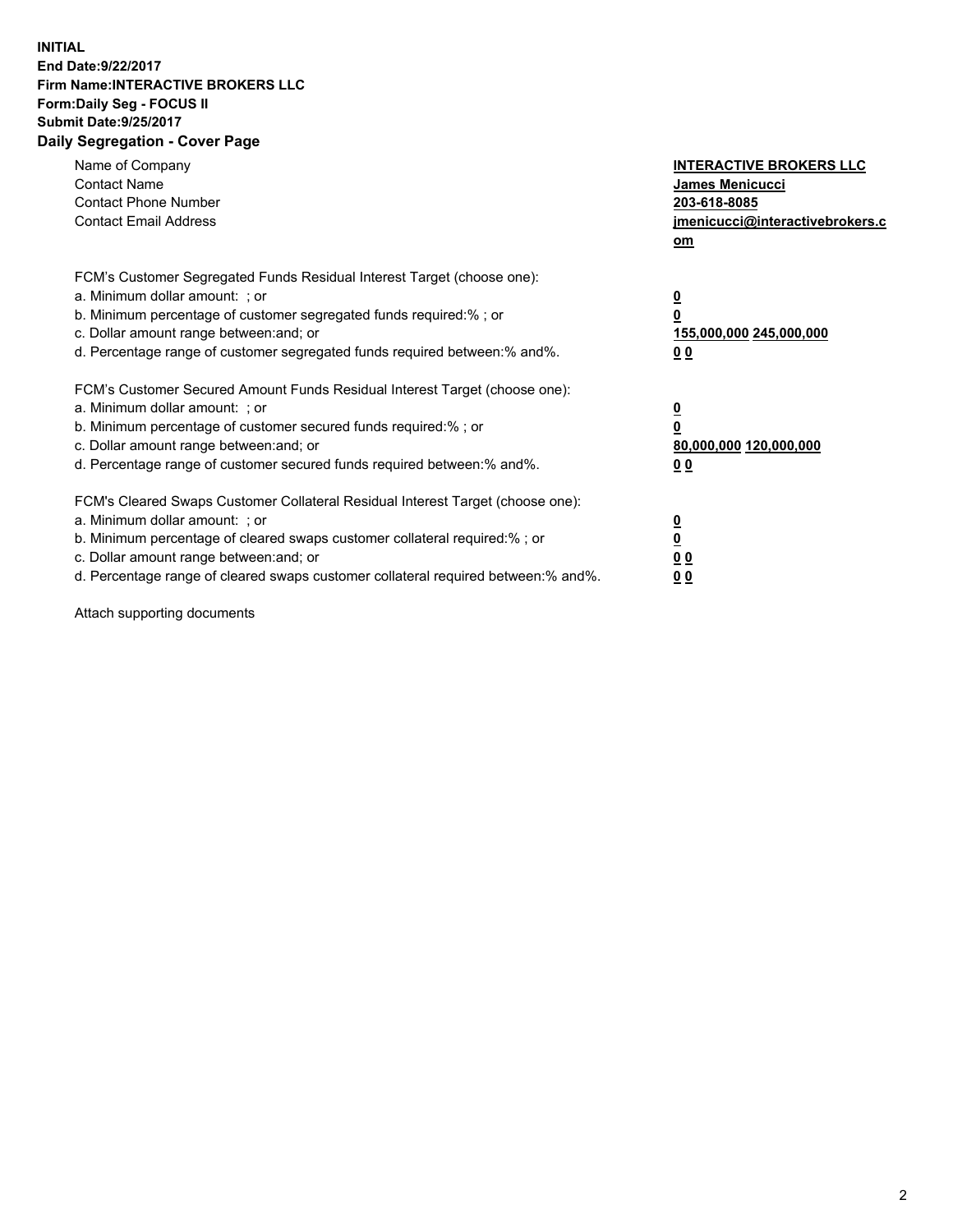## **INITIAL End Date:9/22/2017 Firm Name:INTERACTIVE BROKERS LLC Form:Daily Seg - FOCUS II Submit Date:9/25/2017 Daily Segregation - Secured Amounts**

|     | Foreign Futures and Foreign Options Secured Amounts                                         |                                  |
|-----|---------------------------------------------------------------------------------------------|----------------------------------|
|     | Amount required to be set aside pursuant to law, rule or regulation of a foreign            | $0$ [7305]                       |
|     | government or a rule of a self-regulatory organization authorized thereunder                |                                  |
| 1.  | Net ledger balance - Foreign Futures and Foreign Option Trading - All Customers             |                                  |
|     | A. Cash                                                                                     | 386,703,676 [7315]               |
|     | B. Securities (at market)                                                                   | $0$ [7317]                       |
| 2.  | Net unrealized profit (loss) in open futures contracts traded on a foreign board of trade   | 704,129 [7325]                   |
| 3.  | Exchange traded options                                                                     |                                  |
|     | a. Market value of open option contracts purchased on a foreign board of trade              | 65,714 [7335]                    |
|     | b. Market value of open contracts granted (sold) on a foreign board of trade                |                                  |
|     |                                                                                             | -96,691 [7337]                   |
| 4.  | Net equity (deficit) (add lines 1. 2. and 3.)                                               | 387,376,828 [7345]               |
| 5.  | Account liquidating to a deficit and account with a debit balances - gross amount           | 2,808 [7351]                     |
|     | Less: amount offset by customer owned securities                                            | 0 [7352] 2,808 [7354]            |
| 6.  | Amount required to be set aside as the secured amount - Net Liquidating Equity              | 387,379,636 [7355]               |
|     | Method (add lines 4 and 5)                                                                  |                                  |
| 7.  | Greater of amount required to be set aside pursuant to foreign jurisdiction (above) or line | 387,379,636 [7360]               |
|     | 6.                                                                                          |                                  |
|     | FUNDS DEPOSITED IN SEPARATE REGULATION 30.7 ACCOUNTS                                        |                                  |
| 1.  | Cash in banks                                                                               |                                  |
|     | A. Banks located in the United States                                                       | 98,877,309 [7500]                |
|     | B. Other banks qualified under Regulation 30.7                                              | 0 [7520] 98,877,309 [7530]       |
| 2.  | Securities                                                                                  |                                  |
|     | A. In safekeeping with banks located in the United States                                   | 343,812,085 [7540]               |
|     | B. In safekeeping with other banks qualified under Regulation 30.7                          | 0 [7560] 343,812,085 [7570]      |
| 3.  | Equities with registered futures commission merchants                                       |                                  |
|     | A. Cash                                                                                     | $0$ [7580]                       |
|     | <b>B.</b> Securities                                                                        | $0$ [7590]                       |
|     | C. Unrealized gain (loss) on open futures contracts                                         | $0$ [7600]                       |
|     | D. Value of long option contracts                                                           | $0$ [7610]                       |
|     | E. Value of short option contracts                                                          | 0 [7615] 0 [7620]                |
| 4.  | Amounts held by clearing organizations of foreign boards of trade                           |                                  |
|     | A. Cash                                                                                     | $0$ [7640]                       |
|     | <b>B.</b> Securities                                                                        | $0$ [7650]                       |
|     | C. Amount due to (from) clearing organization - daily variation                             | $0$ [7660]                       |
|     |                                                                                             |                                  |
|     | D. Value of long option contracts                                                           | $0$ [7670]                       |
|     | E. Value of short option contracts                                                          | 0 [7675] 0 [7680]                |
| 5.  | Amounts held by members of foreign boards of trade                                          |                                  |
|     | A. Cash                                                                                     | 70,899,622 [7700]                |
|     | <b>B.</b> Securities                                                                        | $0$ [7710]                       |
|     | C. Unrealized gain (loss) on open futures contracts                                         | 1,348,462 [7720]                 |
|     | D. Value of long option contracts                                                           | 65,714 [7730]                    |
|     | E. Value of short option contracts                                                          | -96,691 [7735] 72,217,107 [7740] |
| 6.  | Amounts with other depositories designated by a foreign board of trade                      | $0$ [7760]                       |
| 7.  | Segregated funds on hand                                                                    | $0$ [7765]                       |
| 8.  | Total funds in separate section 30.7 accounts                                               | 514,906,501 [7770]               |
| 9.  | Excess (deficiency) Set Aside for Secured Amount (subtract line 7 Secured Statement         | 127,526,865 [7380]               |
|     | Page 1 from Line 8)                                                                         |                                  |
| 10. | Management Target Amount for Excess funds in separate section 30.7 accounts                 | 80,000,000 [7780]                |
| 11. | Excess (deficiency) funds in separate 30.7 accounts over (under) Management Target          | 47,526,865 [7785]                |
|     |                                                                                             |                                  |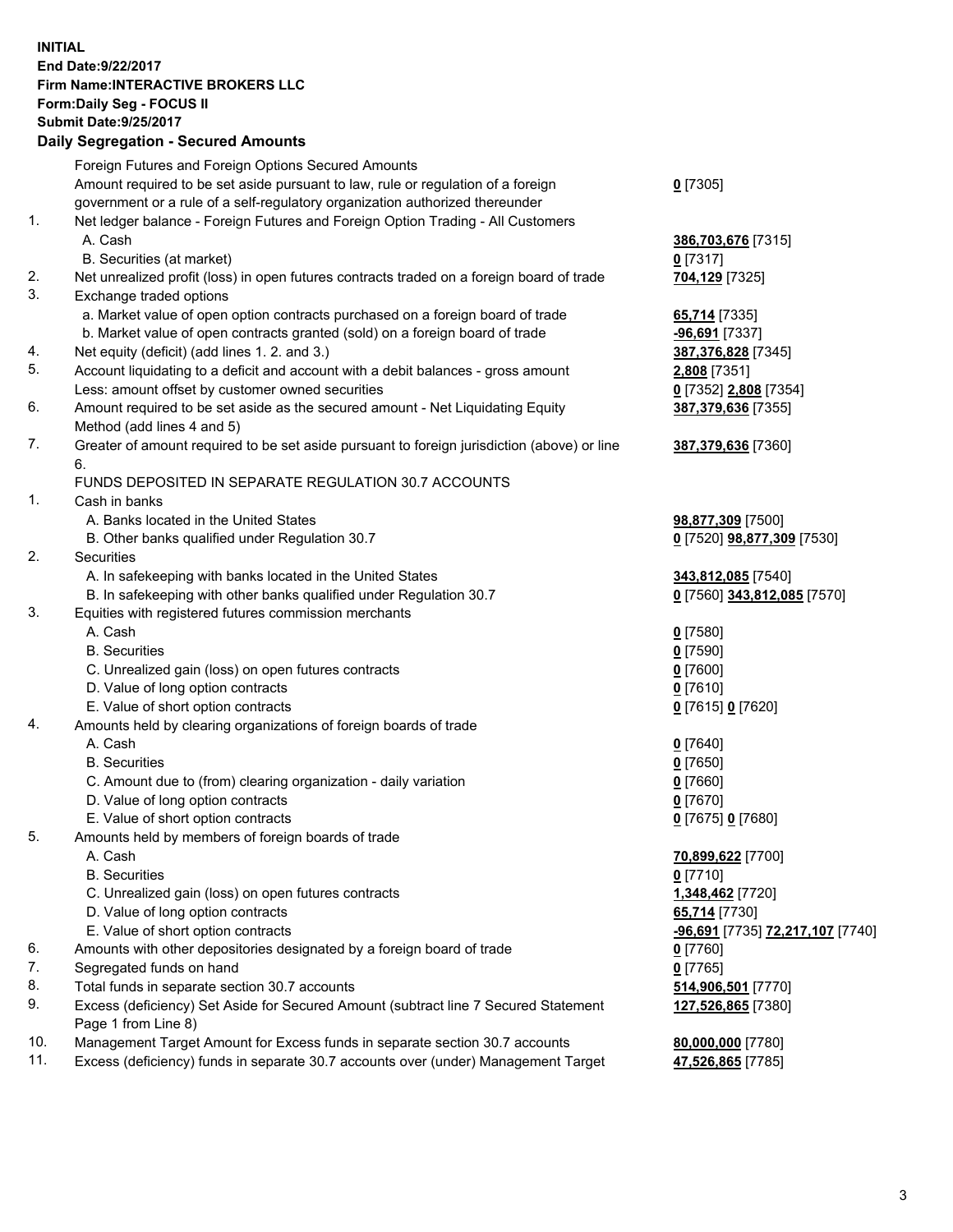**INITIAL End Date:9/22/2017 Firm Name:INTERACTIVE BROKERS LLC Form:Daily Seg - FOCUS II Submit Date:9/25/2017 Daily Segregation - Segregation Statement** SEGREGATION REQUIREMENTS(Section 4d(2) of the CEAct) 1. Net ledger balance A. Cash **4,624,966,322** [7010] B. Securities (at market) **0** [7020] 2. Net unrealized profit (loss) in open futures contracts traded on a contract market **-64,126,797** [7030] 3. Exchange traded options A. Add market value of open option contracts purchased on a contract market **96,395,954** [7032] B. Deduct market value of open option contracts granted (sold) on a contract market **-199,969,776** [7033] 4. Net equity (deficit) (add lines 1, 2 and 3) **4,457,265,703** [7040] 5. Accounts liquidating to a deficit and accounts with debit balances - gross amount **209,463** [7045] Less: amount offset by customer securities **0** [7047] **209,463** [7050] 6. Amount required to be segregated (add lines 4 and 5) **4,457,475,166** [7060] FUNDS IN SEGREGATED ACCOUNTS 7. Deposited in segregated funds bank accounts A. Cash **1,089,945,940** [7070] B. Securities representing investments of customers' funds (at market) **2,325,058,515** [7080] C. Securities held for particular customers or option customers in lieu of cash (at market) **0** [7090] 8. Margins on deposit with derivatives clearing organizations of contract markets A. Cash **519,136,265** [7100] B. Securities representing investments of customers' funds (at market) **844,998,273** [7110] C. Securities held for particular customers or option customers in lieu of cash (at market) **0** [7120] 9. Net settlement from (to) derivatives clearing organizations of contract markets **-8,917,187** [7130] 10. Exchange traded options A. Value of open long option contracts **96,387,523** [7132] B. Value of open short option contracts **-199,963,703** [7133] 11. Net equities with other FCMs A. Net liquidating equity **0** [7140] B. Securities representing investments of customers' funds (at market) **0** [7160] C. Securities held for particular customers or option customers in lieu of cash (at market) **0** [7170] 12. Segregated funds on hand **0** [7150] 13. Total amount in segregation (add lines 7 through 12) **4,666,645,626** [7180] 14. Excess (deficiency) funds in segregation (subtract line 6 from line 13) **209,170,460** [7190] 15. Management Target Amount for Excess funds in segregation **155,000,000** [7194] 16. Excess (deficiency) funds in segregation over (under) Management Target Amount **54,170,460** [7198]

Excess